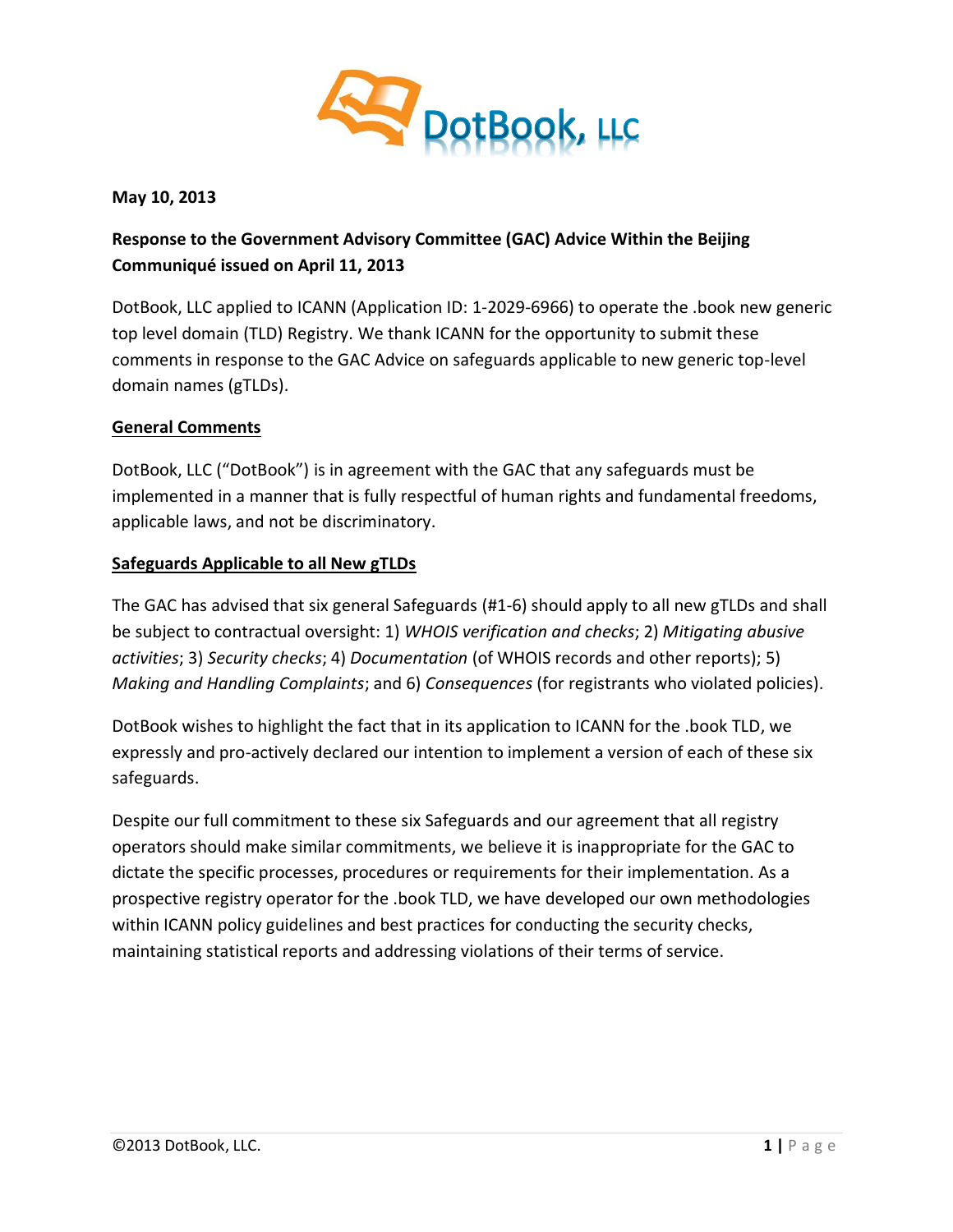

Therefore, DotBook provisionally agrees with GAC Advice related to these six Safeguards, so long as DotBook is allowed to execute on its specific methodologies and proposed plans for .book as a safe, trusted, and secure top level domain operating in the public interest.

### **Category 1 Safeguards**

In addition to the six general Safeguards applicable to all new gTLDs, the GAC has advised that five additional "Category 1" safeguards be implemented for strings that:

- *Are linked to regulated or professional sectors that should operate in a way that is consistent with applicable laws*
- *Are likely to invoke a level of implied trust from consumers*
- *Carry higher levels of risk associated with consumer harm*

## *GAC Suggested Safeguards #1 and #2 (Category 1):*

*(#1) Registry operators will include in its acceptable use policy that registrants comply with all applicable laws, including those that relate to privacy, data collection, consumer protection (including in relation to misleading and deceptive conduct), fair lending, debt collection, organic farming, disclosure of data, and financial disclosures; (#2) Registry operators will require registrars at the time of registration to notify registrants of this requirement.*

As described in our application, DotBook will adopt and enforce registrar and registrant compliance with an *Acceptable Use Policy* that clearly defines the types of activities that will not be permitted for all users of the .book TLD, including those the GAC has broadly identified as being related to misleading or deceptive conduct. In cooperation with such registrars and resellers, all registrants will be notified at the time of registration and will be forced to agree with the terms and conditions set forth in the AUP.

### *-GAC Suggested Safeguard #3 (Category 1):*

*Registry operators will require that registrants who collect and maintain sensitive health and financial data implement reasonable and appropriate security measures commensurate with the offering of those services, as defined by applicable law and recognized industry standards.*

Although the GAC's goals and objectives for establishing increased levels of privacy and security for sensitive health and/or financial information are laudable, with respect to these safeguards, the GAC has failed to provide any specifics that would help to determine whether or not any registry operator could conceivably meet such requirements.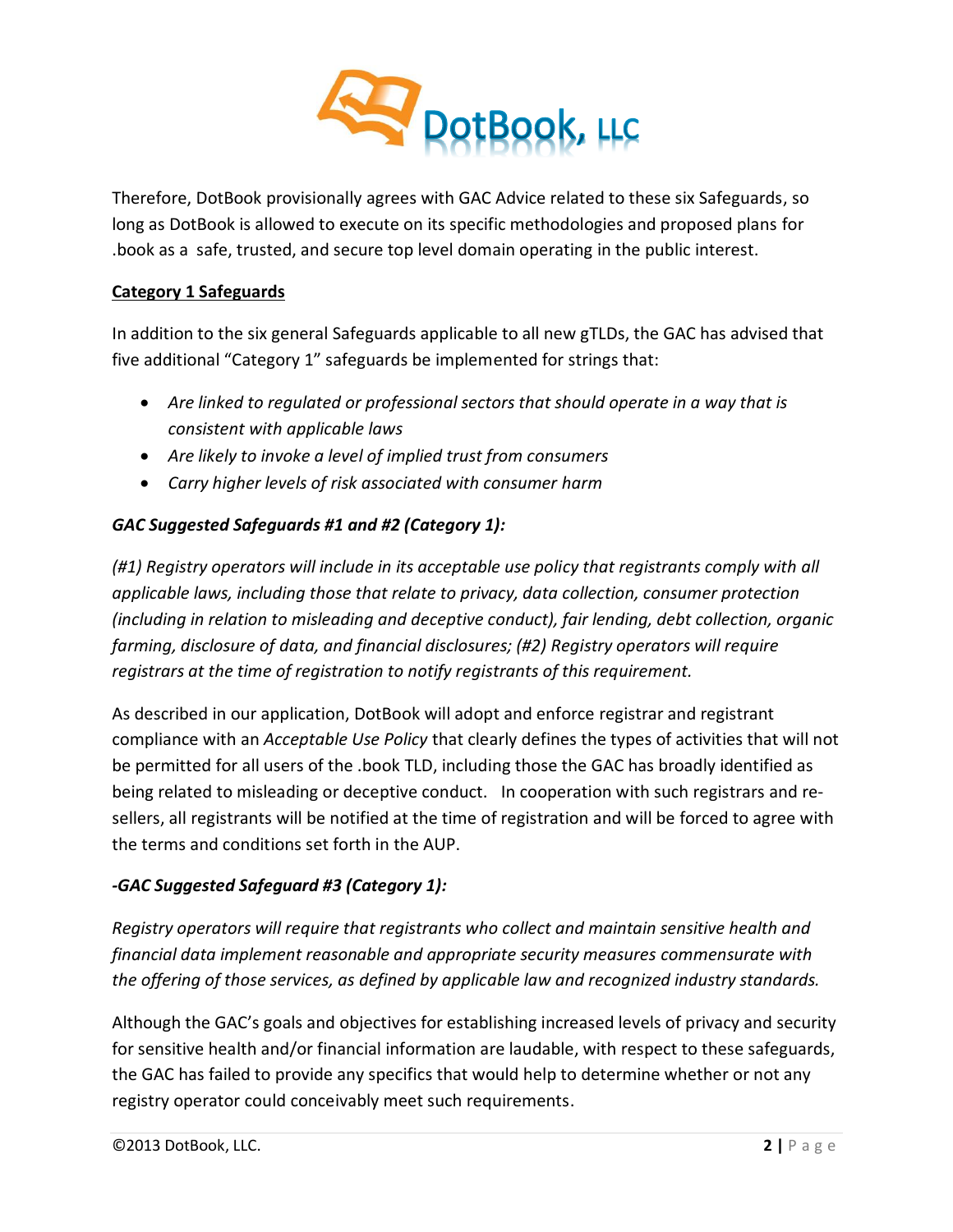

For example, the GAC has not clearly defined what "*sensitive health and financial data*" means, what "*services*" the advice actually refers to what "*security measures"* are required*,* let alone any criteria for which would be used to determine how these might be considered *commensurate with the offering of those services*." Furthermore, the GAC has failed to specify the applicable laws and recognized industry standards for those services, or how these may apply to the addressable market of registrants that is identified in our application to ICANN for the .book TLD.

## *GAC Suggested Safeguard #4 (Category 1):*

*Establish a working relationship with the relevant regulatory, or industry self-regulatory, bodies, including developing a strategy to mitigate as much as possible the risks of fraudulent, and other illegal, activities.*

For the .book gTLD application, DotBook, LLC has taken great care and extensive efforts over the past three and a half years to craft and refine a set of policies and protections for both registrants and users (e.g. the public) of .book in order to create a safe, trusted, and secure top level domain operating in the public interest. During this time we have formed partnerships with respected industry players who are in a position to help us to accomplish our objectives, including Neustar, Inc.. We are strongly committed to working with law enforcement and authorized regulators and responding to their requests in a timely and efficient manner.

As stated in our application to ICANN for the .book TLD, DotBook will leverage Neustar's comprehensive Information Security infrastructure to apply administrative, technical and physical safeguards for the operation of its .book gTLD. Neustar already has established and ongoing cooperation with law enforcement agencies and well-known security organizations throughout the world including the Anti-Phishing Working Group, NSP-SEC, the Registration Infrastructure Safety Group, and others. Aside from these organizations, Neustar also actively participates in privately run security associations whose basis of trust and anonymity makes it much easier to obtain information regarding abusive DNS activity, all of which will be of key input to the operation of the .book TLD.

Furthermore, and as expressed in our application, DotBook will also work in close collaboration with The International Federation of Reproduction Rights Organizations (IFRRO). IFRRO is an independent organization established on the basis of the fundamental international copyright principles embodied in the Berne and Universal Copyright Conventions. Its purpose is to facilitate, on an international basis, the collective management of reproduction and other rights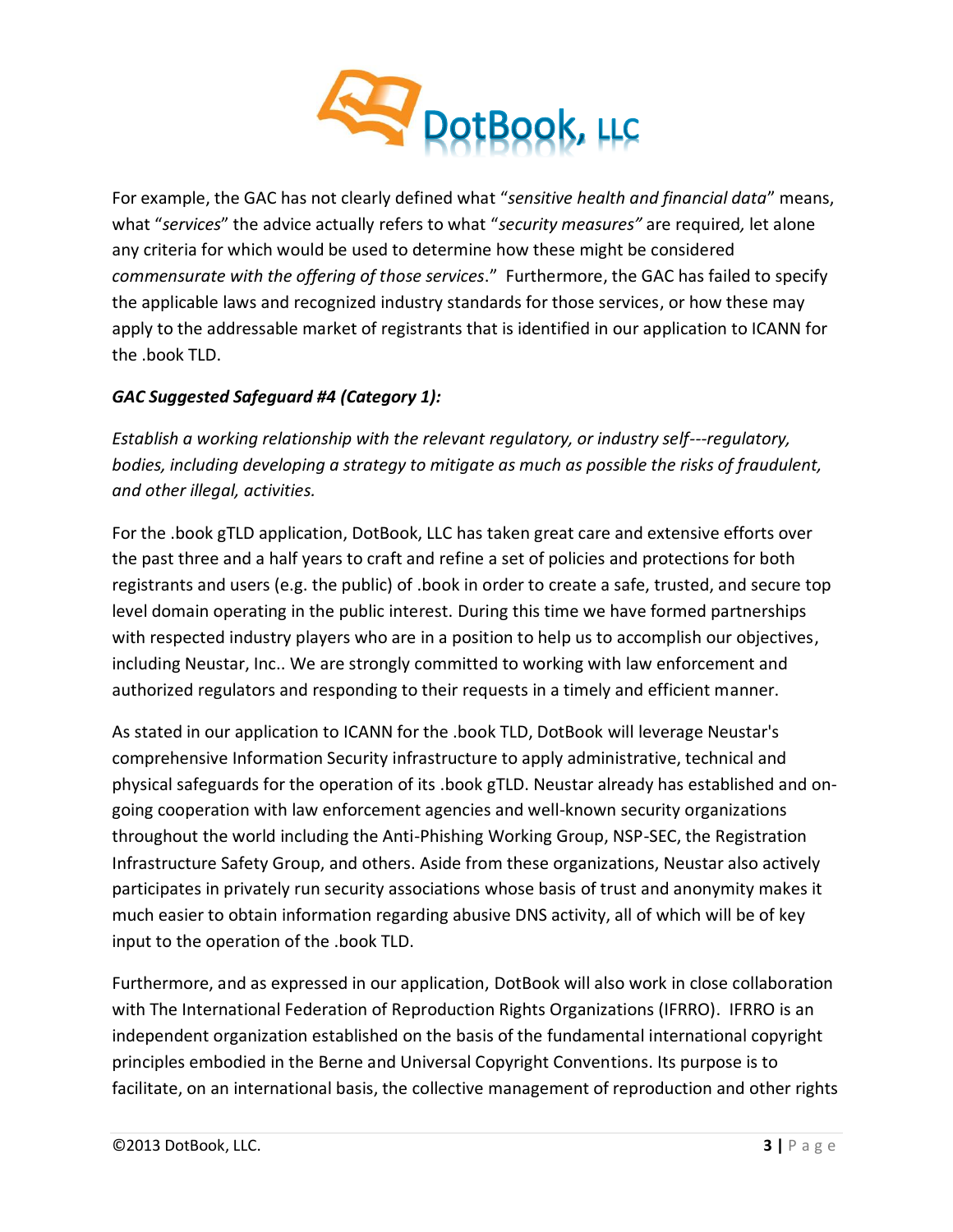

relevant to copyrighted works through the co-operation of national Reproduction Rights Organizations (RROs) around the world. To accomplish its mission, IFRRO fosters the development of information-exchange systems and effective methods for conveyance of rights and fees among rightsholders and users. IFRRO facilitates co-operation among RROs as well as with and among creators, publishers and their associations.

In the future, we intend to expand our collaboration on .book with other relevant, respected and trusted entities in the global publishing arena. Given the strong relationships already held by our senior executives with industry standards bodies and others in the publishing supply chain, we believe we currently meet or exceed the GAC's suggested requirements for the implementation of this recommended safeguard.

### *GAC Suggested Safeguard #5 (Category 1):*

*Registrants must be required by the registry operators to notify to them a single point of contact which must be kept up-to-date, for the notification of complaints or reports of registration abuse, as well as the contact details of the relevant regulatory, or industry self-regulatory, bodies in their main place of business.*

As described in our application to ICANN for the .book TLD and answers to Question 28 (Abuse Prevention and Mitigation):

DotBook will establish and publish on its website a single abuse point of contact responsible for addressing inquiries from law enforcement and the public related to malicious and abusive conduct. DotBook will also provide such information to ICANN prior to the delegation of any domain names in the .book TLD. This information shall consist of, at a minimum, a valid e-mail address dedicated solely to the handling of malicious conduct complaints, and a telephone number and mailing address for the primary contact. We will ensure that this information will be kept accurate and up to date and will be provided to ICANN if and when changes are made. In addition, with respect to inquiries from ICANN-Accredited registrars, our back-end registry service provider, Neustar, shall provide an additional point of contact, as it does today, handling requests by registrars related to abusive domain name practices.

### **Additional Category 1 Safeguards**

The GAC Advice also notes that "some strings" may require further targeted safeguards to address specific risks and adds Safeguards No. 6, No. 7, and No. 8 to the five Category 1 Safeguards as described above.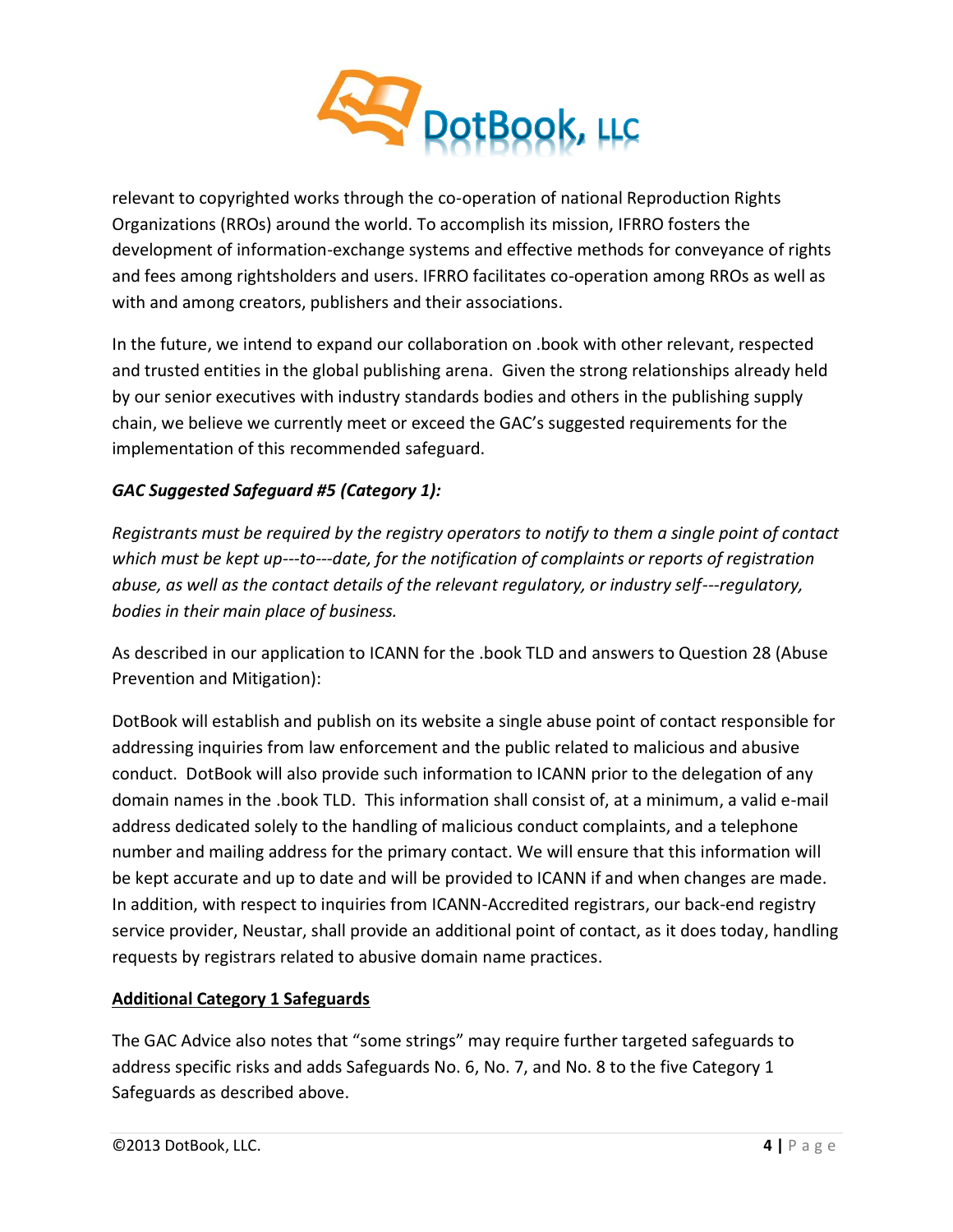

As a general comment, we believe the GAC Advice related to these additional safeguards is not nearly specific enough, and on many levels seems entirely unworkable in practice. While we believe it is entirely unreasonable for the GAC to impose safeguards which require "pre*validation,*" following the close of the Sunrise period, we do feel it would be reasonable to require registries to collect specific types of information that would aid in the future investigation of cases of abuse. However, without having a great deal more specifics with respect to the harms being addressed or the requirements being recommended, we do not believe ICANN can fairly consider these as being plausible or feasible solutions for addressing such risks. Furthermore, requiring the implementation of these Safeguards as even broadly proposed would go completely against the GAC's own Principles Regarding New gTLDs, published in March 2007<sup>1</sup> which included this principle among others:

2.5. The evaluation and selection procedure for new gTLD registries should respect the principles of fairness, transparency, and non-discrimination. All applicants for a new gTLD registry should therefore be evaluated against transparent and predictable criteria, fully available to the applicants prior to the initiation of the process. Normally, therefore, no subsequent additional selection criteria should be used in the process.

With respect to the GAC's stated concerns and suggested safeguards for strings in the Category of "Intellection Property," we wish to highlight and reinforce those commitments that were made in the DotBook, LLC application to ICANN for the .book TLD – specifically, those that are described in our response to Question #29, sub section 29.2 Safeguards Against Unqualified Registrations.

In our response to Question 29, we explicitly committed to the implementation of numerous safeguards for authors and publishers in order to prevent abusive or unqualified registrations. We explained how our approach to protecting both trademarked and non-trademarked names is necessitated by the fact that many of the most recognizable "brands" in book publishing are the actual titles of books, which for the most part are not subject to trademark protection. Publisher and authors have a tremendous amount of goodwill attached to certain titles that cannot be formally assigned trademark protection.

With respect to GAC Safeguard #7 (cooperation with relevant national supervisory authorities), we explained that to help insure accuracy in our domain registration process during the sunrise phase, DotBook will also work in close collaboration with The International Federation of Reproduction Rights Organizations (IFRRO).

 $\overline{a}$ 

<sup>1</sup> <http://archive.icann.org/en/topics/new-gtlds/gac-principles-regarding-new-gtlds-28mar07-en.pdf>